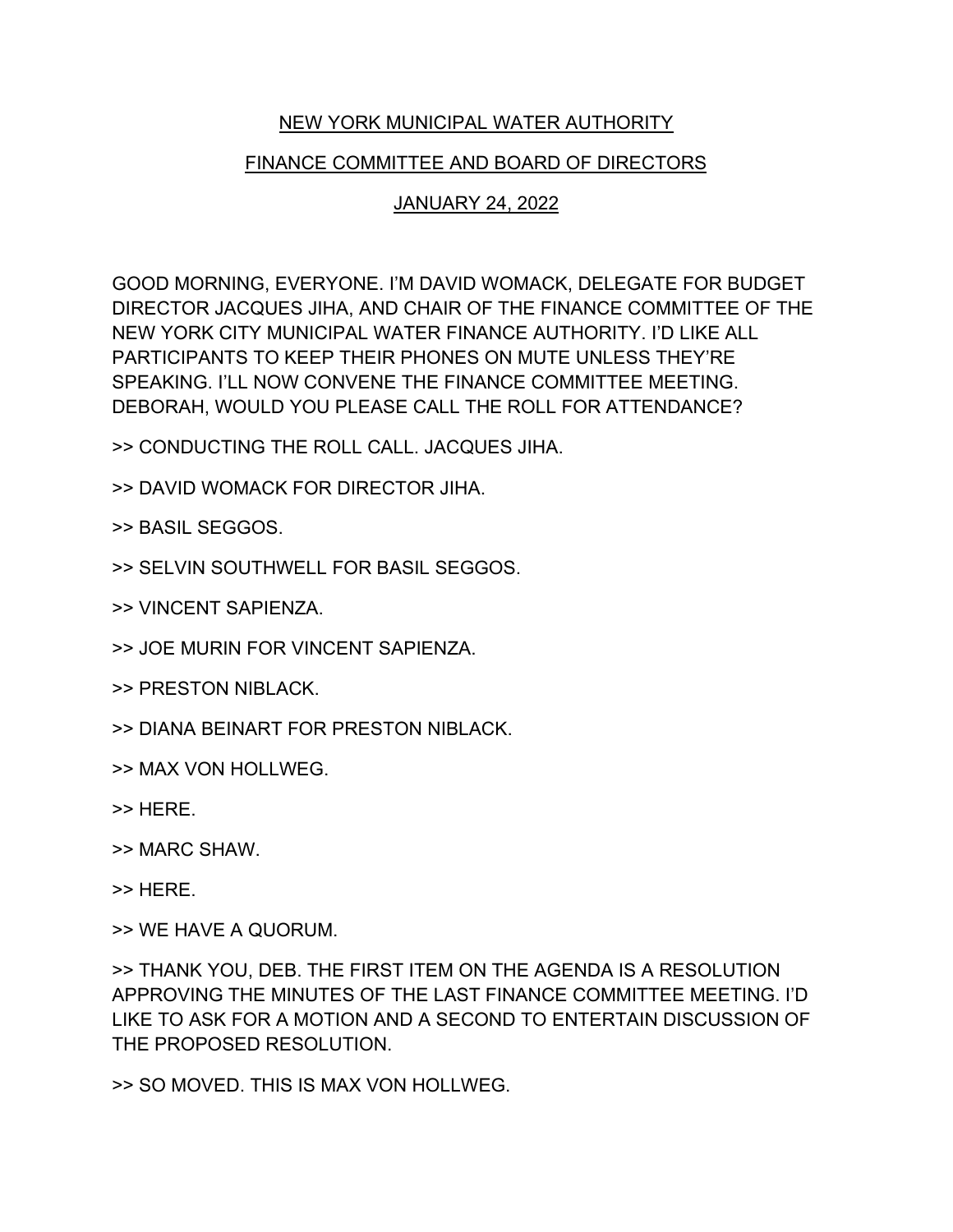>> SECOND.

>> THANK YOU. THE MINUTES OF THE COMMITTEE'S LAST MEETING HAVE BEEN CIRCULATED FOR THE COMMITTEE'S REVIEW. ARE THERE ANY CHANGES OR CORRECTIONS? HEARING NONE, I'LL CALL THE ROLL FOR A VOTE. MR. SOUTHWELL, HOW DO YOU VOTE?

>> APPROVE.

>> MR. MURIN, HOW DO YOU VOTE?

>> APPROVE.

>> MS. BEINART, HOW DO YOU VOTE?

>> APPROVE.

>> MR. VON HOLLWEG, HOW DO YOU VOTE?

>> I APPROVE.

>> MR. SHAW, HOW DO YOU VOTE?

>> APPROVED.

>> AND I VOTE IN FAVOR OF THE PROPOSED RESOLUTION. THE RESOLUTION OF APPROVING THE MINUTES IS HEREBY APPROVED. THE NEXT ITEM ON THE AGENDA IS A RECOMMENDATION TO THE BOARD OF DIRECTORS THAT THEY APPROVE SUPPLEMENTAL RESOLUTION NUMBER 167, AUTHORIZING THE ISSUANCE OF FISCAL 2022 SERIES CC WATER AND SEWER SYSTEMS SECOND GENERAL RESOLUTION REVENUE BONDS. I'D LIKE TO ASK A MOTION--FOR A MOTION AND A SECOND TO ENTERTAIN DISCUSSION OF THE PROPOSED RESOLUTION.

>> SO MOVED.

>> SECONDED.

>> SECOND. THIS IS MAX VON HOLLWEG.

>> THANK YOU. SUPPLEMENTAL RESOLUTION NUMBER 167 AUTHORIZES THE ISSUANCE OF UP TO 600 MILLION OF NEW MONEY TAX-EXEMPT BONDS. WE ACCEPT TO ISSUE A TOTAL OF 500 MILLION, BUILT-IN A CUSHION, BUT NOT TO EXCEED TRUE INTEREST COST IS 4.25%. THE CURRENTLY ESTIMATED T.I.C. IS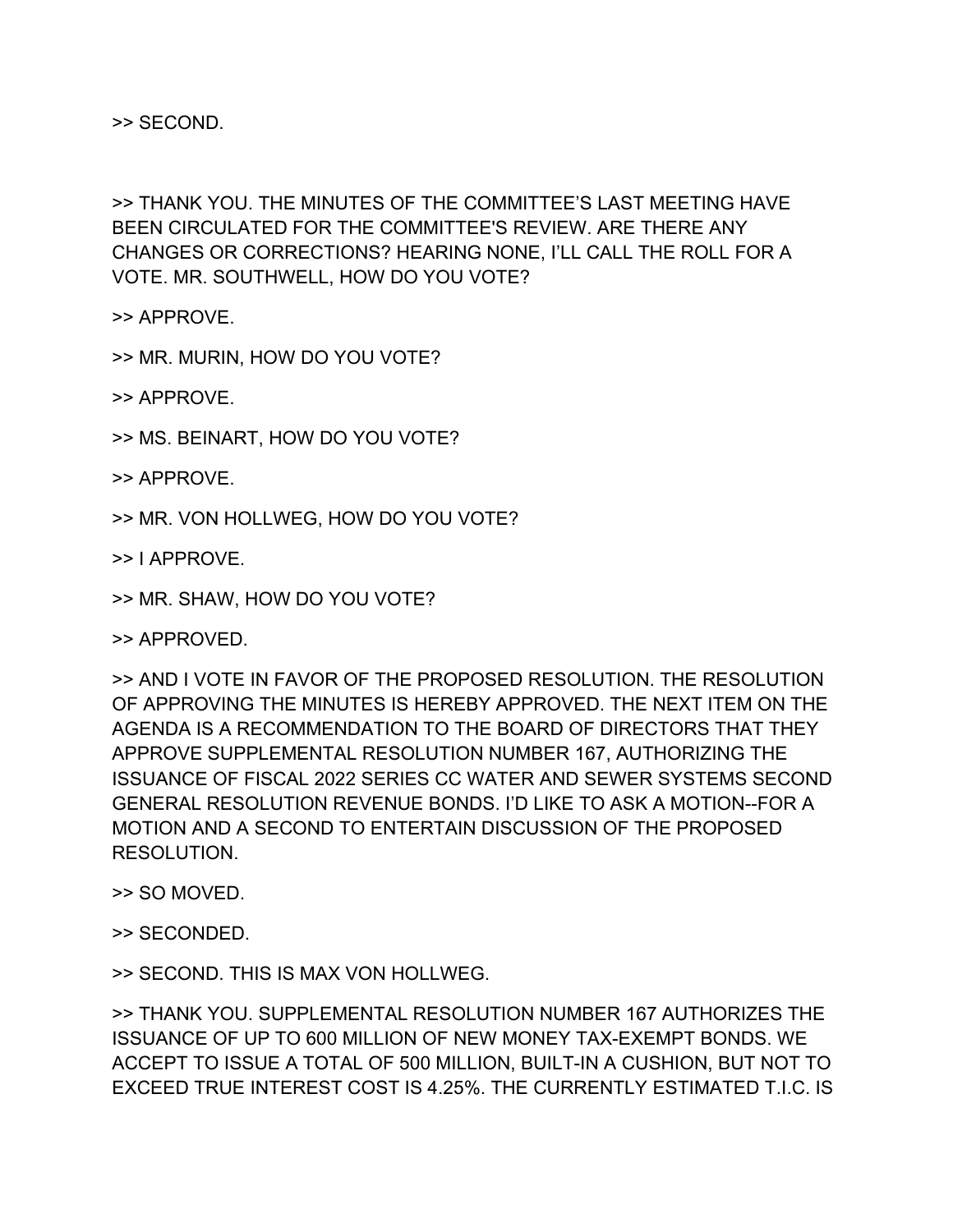APPROXIMATELY 3.3%. THE EXPECTED PRICING DATES ARE FEBRUARY 2ND AND 3RD, 2022. EXPECTED CLOSING DATE IS FEBRUARY 10TH, 2022. THE LEAD BOOK WRITING MANAGER WILL BE SIEBERT WILLIAMS SHANK. ARE THERE ANY PROPOSED--ANY QUESTIONS REGARDING THE PROPOSED RESOLUTION? HEARING NONE, I'LL CALL THE ROLL FOR A VOTE. MR. SOUTHWELL, HOW DO YOU VOTE?

>> I APPROVE.

>> MR. MURIN, HOW DO YOU VOTE?

>> APPROVE.

>> MS. BEINART, HOW DO YOU VOTE?

>> I APPROVE.

>> MR. VON HOLLWEG, HOW DO YOU VOTE?

>> I APPROVE.

>> MR. SHAW, HOW DO YOU VOTE?

>> APPROVE.

>> AND I ALSO VOTE IN FAVOR OF THE PROPOSED RESOLUTION. THE RESOLUTION IS HEREBY APPROVED. THE NEXT ITEM ON THE AGENDA IS A RECOMMENDATION TO THE BOARD OF DIRECTORS THAT THEY APPROVE SUPPLEMENTAL RESOLUTION NUMBER 168, AUTHORIZING THE ISSUANCE OF FISCAL 2022 SERIES DD ADJUSTABLE-RATE WATER AND SEWER SYSTEMS SECOND GENERAL RESOLUTION REVENUE BONDS. I'D LIKE TO ASK A MOTION- -FOR A MOTION AND SECOND TO ENTERTAIN DISCUSSION OF THE PROPOSED RESOLUTION.

>> SO MOVED.

>> SECOND.

>> OK. THANK YOU. SUPPLEMENTAL RESOLUTION NUMBER 168 AUTHORIZES THE ISSUANCE OF UP TO \$100.3 MILLION OF ADJUSTABLE-RATE REFUNDING BONDS INITIALLY ISSUED IN THE ADJUSTABLE-RATE REMARKETED SECURITIES MODE. THE ARRS MODE IS A NEW MODE FOR THE AUTHORITY. HOWEVER, THIS MODE HAD BEEN USED SUCCESSFULLY BY THE CITY FOR OUTSTANDING GENERAL OBLIGATION BONDS, AND THE STRUCTURE HERE IS ESSENTIALLY THE SAME. THE ARRS WILL CARRY RATES AT A SPREAD TO THE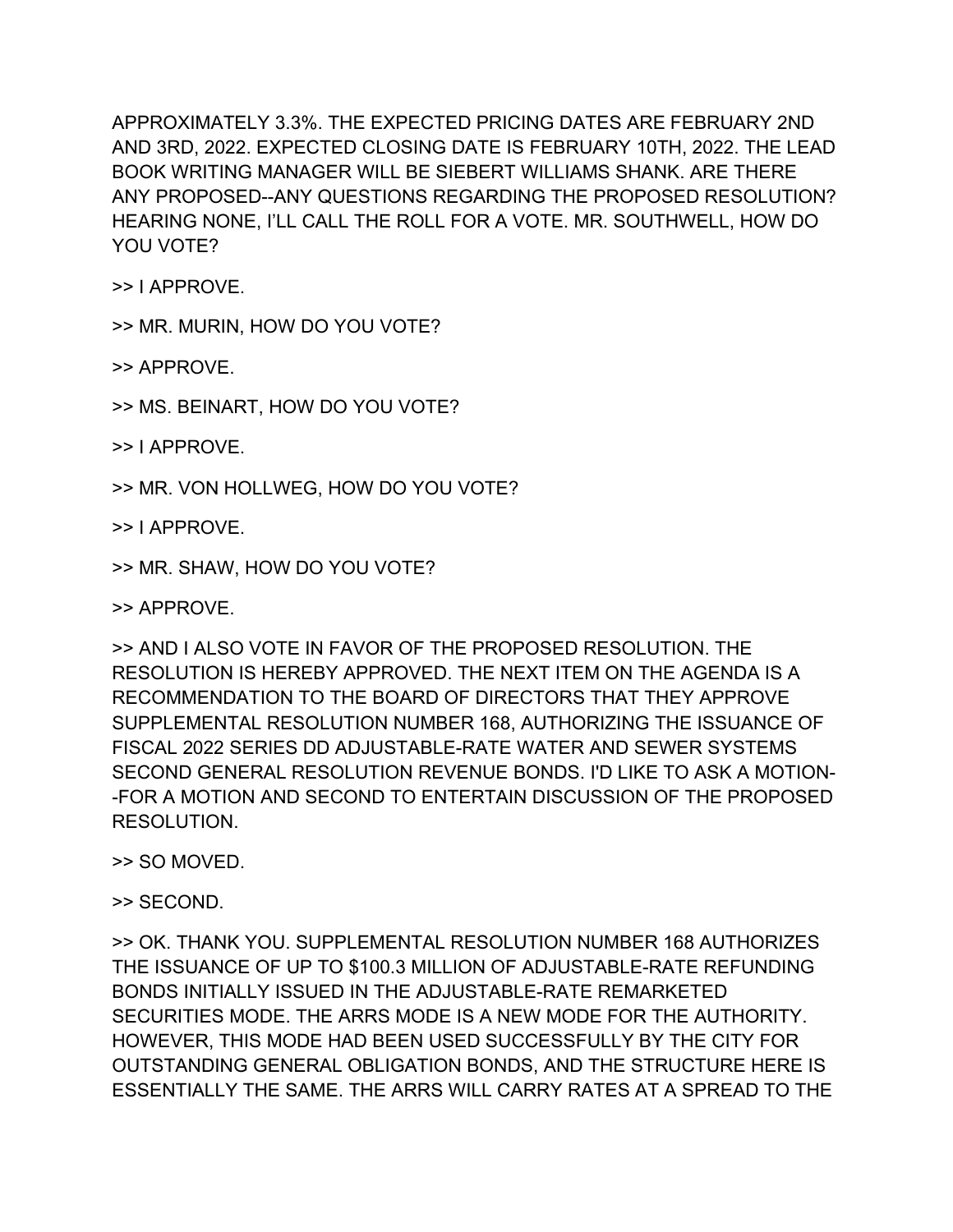SIFMA INDEX. ON AN ALL-IN BASIS, THIS PRODUCT IS EXPECTED TO BE MORE COST-EFFECTIVE THAN OUTSTANDING VARIABLE RATE BONDS IN THE AUTHORITY'S PORTFOLIO. THE PROCEEDS OF THESE BONDS WILL BE USED TO REFUND THE AUTHORITY'S OUTSTANDING FISCAL 2001 SERIES F1 BONDS. THE EXPECTED PRICING DATE IS FEBRUARY 8TH, 2022. THE EXPECTED CLOSING DATE IS FEBRUARY 10TH, 2022. THE LEAD UNDERWRITER AND REMARKETING AGENT IS JEFFERIES. ARE THERE ANY QUESTIONS REGARDING THE PROPOSED RESOLUTION? HEARING NONE, I'LL CALL THE ROLL FOR A VOTE. MR. SOUTHWELL, HOW DO YOU VOTE?

>> I APPROVE.

>> MR. MURIN, HOW DO YOU VOTE?

>> APPROVE.

>> MS. BEINART, HOW DO YOU VOTE?

>> I APPROVE.

>> MR. VON HOLLWEG, HOW DO YOU VOTE?

>> I APPROVE.

>> MR. SHAW, HOW DO YOU VOTE?

>> APPROVE.

>> AND I ALSO VOTE IN FAVOR OF THE PROPOSED RESOLUTION. THE RESOLUTION IS HEREBY APPROVED. IF THERE'S NO FURTHER BUSINESS BEFORE THE COMMITTEE, I WOULD LIKE TO ENTERTAIN A DISCUSSION OF ADJOURNMENT. CAN I HAVE A MOTION AND A SECOND?

>> SO MOVED.

>> SECOND.

>> THANK YOU VERY MUCH. I'LL CALL THE ROLL FOR A VOTE FOR ADJOURNMENT. MR. SOUTHWELL, HOW DO YOU VOTE?

>> IN FAVOR.

>> MR.--MR. MURIN, HOW DO YOU VOTE?

>> IN FAVOR.

>> MS. BEINART, HOW DO YOU VOTE?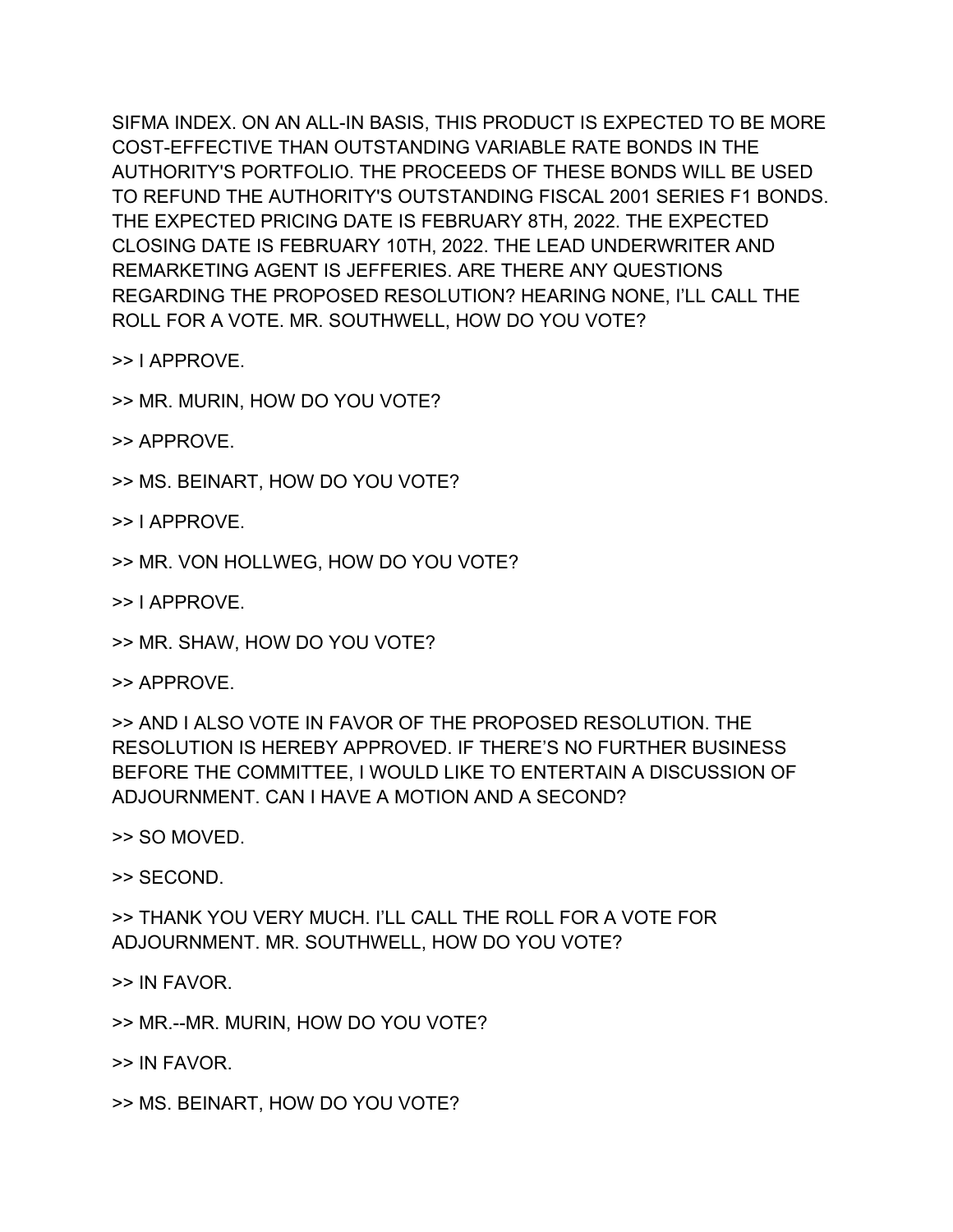>> IN FAVOR.

>> MR. VON HOLLWEG, HOW DO YOU VOTE?

>> IN FAVOR.

>> MR. SHAW, HOW DO YOU VOTE?

>> IN FAVOR.

>> AND I VOTE IN FAVOR OF ADJOURNMENT. THANK YOU. THE FINANCE COMMITTEE IS NOW ADJOURNED AND WE'LL MOVE ON TO THE BOARD OF DIRECTORS MEETING, WHICH I WILL ALSO CHAIR. I'D LIKE TO CALL TO ORDER A MEETING OF THE BOARD OF DIRECTORS OF THE NEW YORK CITY MUNICIPAL WATER FINANCE AUTHORITY. DEBORAH, WOULD YOU PLEASE CALL THE ROLL?

>> CONDUCTING THE ROLL CALL. JACQUES JIHA.

>> DAVID WOMACK FOR DIRECTOR JIHA.

>> BASIL SEGGOS.

>> SELVIN SOUTHWELL FOR BASIL SEGGOS.

>> VINCENT SAPIENZA.

>> JOE MURIN FOR VINCENT SAPIENZA.

>> PRESTON NIBLACK.

>> DIANA BEINART FOR COMMISSIONER NIBLACK.

>> MAX VON HOLLWEG.

>> I'M HERE.

>> MARC SHAW.

>> HERE.

>> WE HAVE A QUORUM.

>> THANK YOU, DEBORAH. THE FIRST ITEM ON THE AGENDA IS THE APPROVAL OF THE MINUTES OF THE PREVIOUS BOARD OF DIRECTORS MEETING. CAN I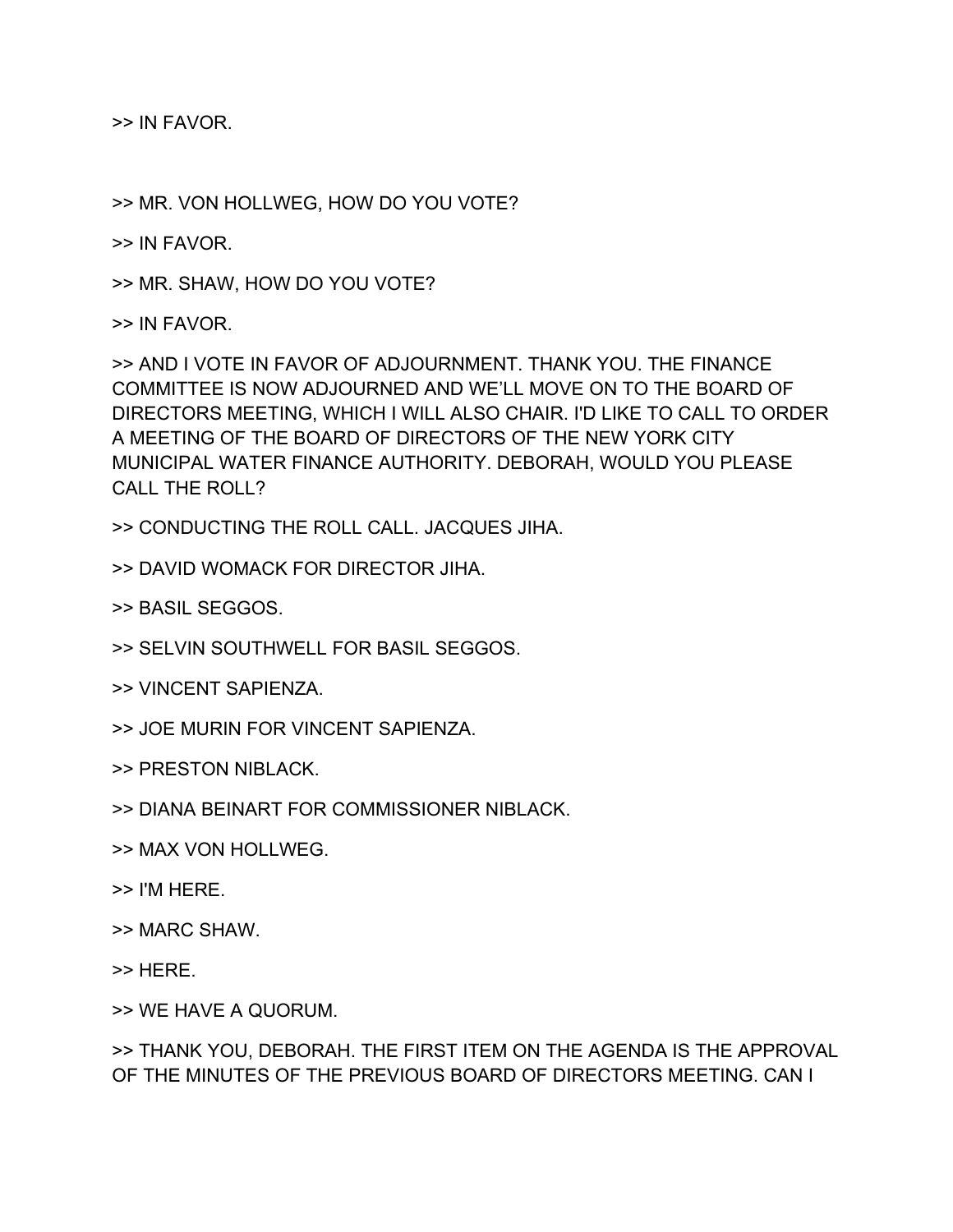## ASK FOR A MOTION AND SECOND TO ENTERTAIN DISCUSSION OF THE PROPOSED RESOLUTION?

>> SO MOVED.

- >> SECOND.
- >> [INDISTINCT]
- >> [LAUGHS]

>> THE MINUTES OF THE MEETING HAVE BEEN CIRCULATED FOR THE BOARD'S REVIEW. ARE THERE ANY COMMENTS OR CHANGES? HEARING NONE, I'LL CALL THE ROLL FOR A VOTE. MR. SOUTHWELL, HOW DO YOU VOTE?

>> I APPROVE.

>> MR. MURIN, HOW DO YOU VOTE?

>> APPROVE.

- >> MS. BEINART, HOW DO YOU VOTE?
- >> I APPROVE.
- >> MR. VON HOLLWEG, HOW DO YOU VOTE?
- >> I APPROVE.
- >> MR. SHAW, HOW DO YOU VOTE?

>> APPROVE.

>> I ALSO VOTE IN FAVOR OF THE PROPOSED RESOLUTION. THE MINUTES ARE HEREBY ADOPTED. THE NEXT ITEM ON THE AGENDA IS A RESOLUTION WHICH WOULD APPROVE THE ISSUANCE OF UP TO 600 MILLION OF FISCAL 2022 SERIES CC SECOND GENERAL RESOLUTION WATER AND SEWER SYSTEM REVENUE BONDS. I'D LIKE TO ASK FOR A MOTION AND A SECOND TO ENTERTAIN DISCUSSION OF THE PROPOSED RESOLUTION.

>> SO MOVED.

>> SECOND.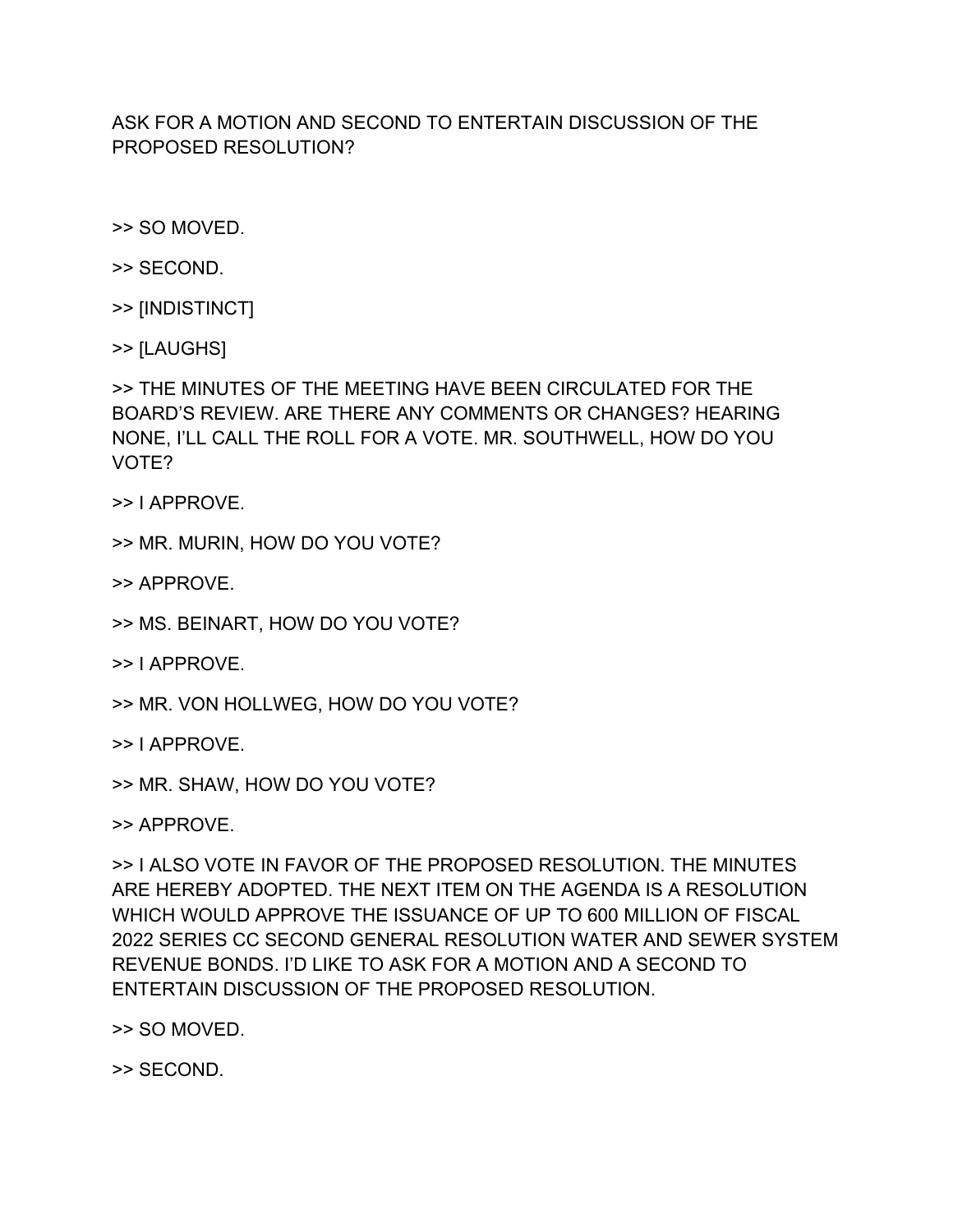>> THANK YOU. THE FINANCE COMMITTEE HAS RECOMMENDED THE BOARD APPROVE THIS RESOLUTION. ARE THERE ANY QUESTIONS OR COMMENTS? HEARING NONE, I WILL CALL THE ROLL FOR A VOTE. MR. SOUTHWELL, HOW DO YOU VOTE?

>> I APPROVE.

>> MR. MURIN, HOW DO YOU VOTE?

>> APPROVE.

>> MS. BEINART, HOW DO YOU VOTE?

>> APPROVE.

>> MR. VON HOLLWEG, HOW DO YOU VOTE?

>> I APPROVE.

>> MR. SHAW, HOW DO YOU VOTE?

>> APPROVE.

>> AND I ALSO VOTE IN FAVOR OF THE PROPOSED RESOLUTION. THE RESOLUTION IS HEREBY ADOPTED. THE NEXT ITEM ON THE AGENDA IS A RESOLUTION WHICH WOULD APPROVE THE ISSUANCE OF UP TO \$100.3 MILLION OF FISCAL 2022 SERIES DD ADJUSTABLE-RATE SECOND GENERAL RESOLUTION WATER AND SEWER SYSTEM REVENUE BONDS. I'D LIKE TO ASK FOR A MOTION AND A SECOND TO ENTERTAIN DISCUSSION OF THE PROPOSED RESOLUTION.

>> SO MOVED.

>> SO MOVED.

>> SECOND.

>> THANK YOU. THE FINANCE COMMITTEE HAS RECOMMENDED THE BOARD APPROVE THIS RESOLUTION. ARE THERE ANY QUESTIONS OR COMMENTS? HEARING NONE, I WILL CALL THE ROLL FOR A VOTE. MR. SOUTHWELL, HOW DO YOU VOTE?

>> I APPROVE.

>> MR. MURIN, HOW DO YOU VOTE?

>> APPROVE.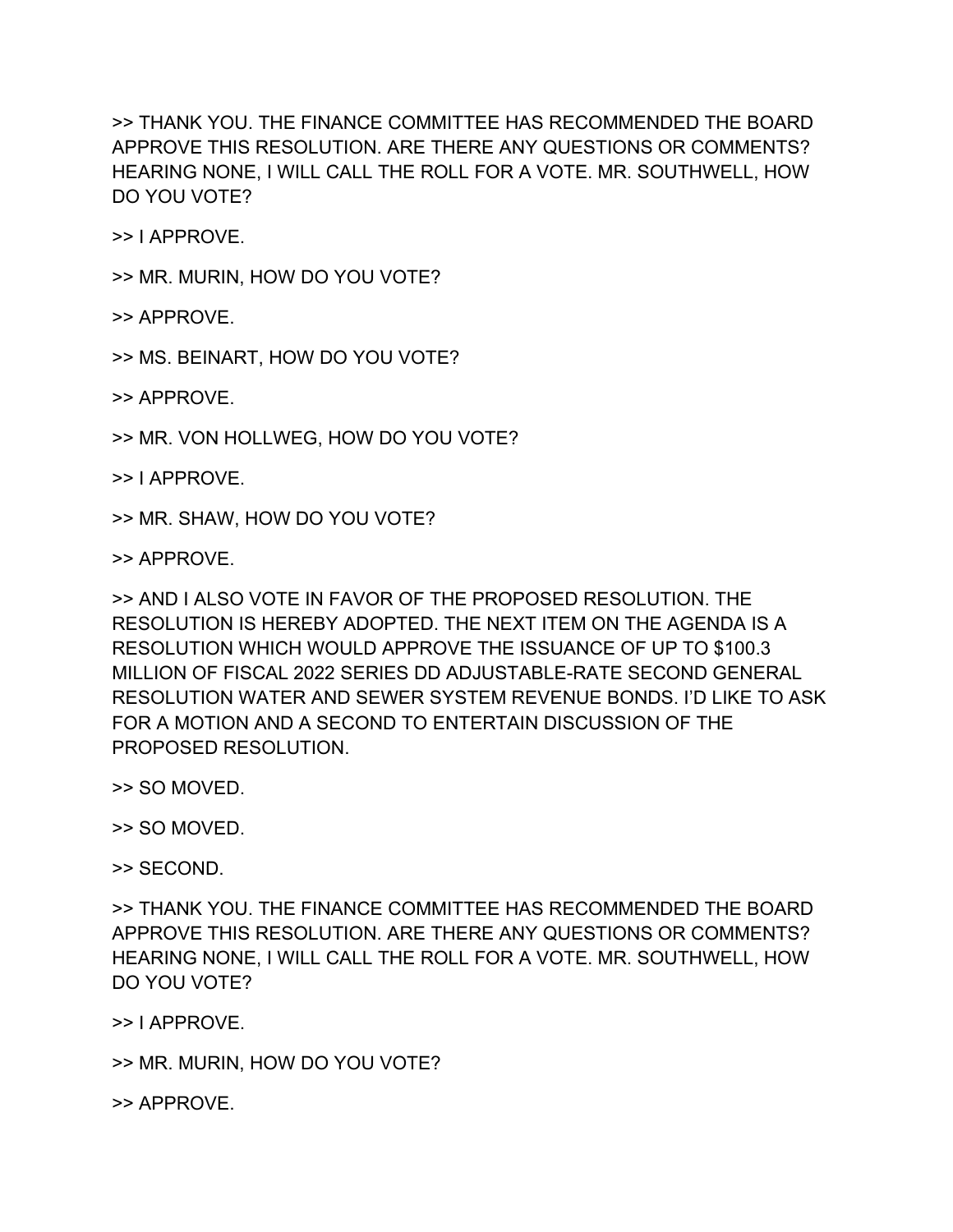>> MS. BEINART, HOW DO YOU VOTE?

>> APPROVE.

>> MR. VON HOLLWEG, HOW DO YOU VOTE?

>> I APPROVE.

>> MR. SHAW, HOW DO YOU VOTE?

>> APPROVE.

>> AND I ALSO VOTE IN FAVOR OF THE PROPOSED RESOLUTION. THE RESOLUTION IS HEREBY ADOPTED. IF THERE'S NO FURTHER BUSINESS BEFORE THE BOARD, I'LL ASK FOR A MOTION AND A SECOND TO ENTERTAIN A RESOLUTION TO ADJOURN. DO WE HAVE A MOTION AND A SECOND?

>> SO MOVED.

>> SECOND.

>> THANK YOU. I'LL NOW CALL THE ROLL FOR A VOTE TO ADJOURN. MR. SOUTHWELL, HOW DO YOU VOTE?

>> IN FAVOR.

- >> MR. MURIN, HOW DO YOU VOTE?
- >> IN FAVOR.
- >> MS. BEINART, HOW DO YOU VOTE?

>> IN FAVOR.

- >> MR. VON HOLLWEG, HOW DO YOU VOTE?
- >> I APPROVE.
- >> MR. SHAW, HOW DO YOU VOTE?

>> IN FAVOR.

>> AND I ALSO VOTE IN FAVOR OF ADJOURNMENT. THANK YOU FOR YOUR PARTICIPATION. THE BOARD OF DIRECTORS MEETING IS NOW ADJOURNED AND THAT CONCLUDES TODAY'S NEW YORK WATER MEETINGS. THANK YOU. HAVE A GREAT DAY.

>> THANK YOU.